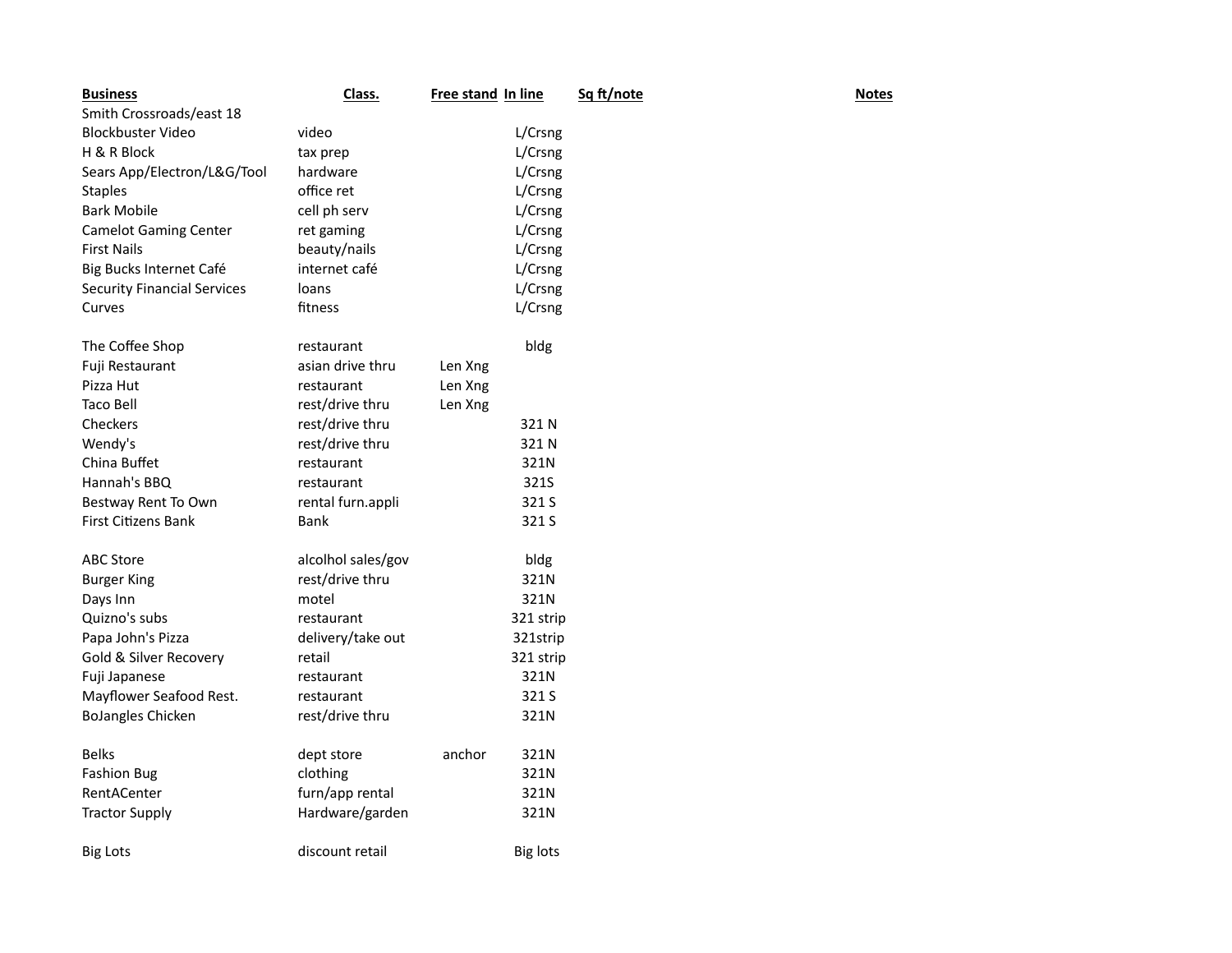| Flick Video                  | video sales/rents  | <b>Big lots</b> |
|------------------------------|--------------------|-----------------|
| Dollar general               | disount retail     | <b>Big lots</b> |
| <b>Advance Auto Parts</b>    | auto parts/repair  | 321             |
| Long John Silver             | rest/drive thru    | 321N            |
| Jack in the Box              | rest/drive thru    | 321N            |
| Arby's                       | rest/drive thru    | 321S            |
| A J's Steak                  | restaurant         | 321N            |
| Tuffy's                      | auto repair        | Tuffy's         |
| <b>City Nails</b>            | beauty/nails       | Tuffy's         |
| Universal Finance            | finance            | Tuffy's         |
| Firehouse Subs               | restaurant         | Tuffy's         |
| Radio Shack                  | retail electronics | Tuffy's         |
| ebay                         | internet sales     | Tuffy's         |
| AT&T/ Cingular               | cellular service   | Tuffy's         |
| Ruby Tuesday                 | restaurant         | 321S            |
| Kentucky Fried Chicken       | rest/drive thru    | 321N            |
| Walgreen's NEW               | drugstore          | 321N            |
| Cook Out<br><b>NEW</b>       | drive thru         | 321 N           |
| Grease Monkey                | auto repair        | library         |
| Hong Kong Palace             | restaurant         | 321N            |
| Tommy's Sports Bar and Grill | restaurant/bar     | 321N            |
| <b>Pennell Properties</b>    | real estate        | 321N            |
| Patriot Insurance            | insurance          | 321N            |
| United Way                   | nonprofit          | 321N            |
| State Farm/Steve Strange     | Insurance          | 321N            |
| <b>Sunfast Tanning</b>       | tanning            | 321N            |
| <b>Mexican Restaurant</b>    | rest               | 321N            |
| <b>Dollar Tree</b>           | discount retail    | 321S            |
| Jackson Hewitt Tax Service   | financial          | Magic Mart      |
| Alltel Cellular              | cell service       | Magic Mart      |
| Verizon                      | cell service       | Magic Mart      |
| Subway                       | restaurant         | Magic Mart      |
| China Garden                 | take out           | Magic Mart      |
| <b>Hibbett Sports</b>        | resale sport goods | Magic Mart      |
| Catos                        | clothing           | Magic Mart      |
| <b>Maurices</b>              | clothing           | Magic Mart      |
| <b>Game Time</b>             | video games        | Magic Mart      |
| <b>Smart Cuts</b>            | beauty/nails       | Magic Mart      |
| Shoe Show                    | shoes              | Magic Mart      |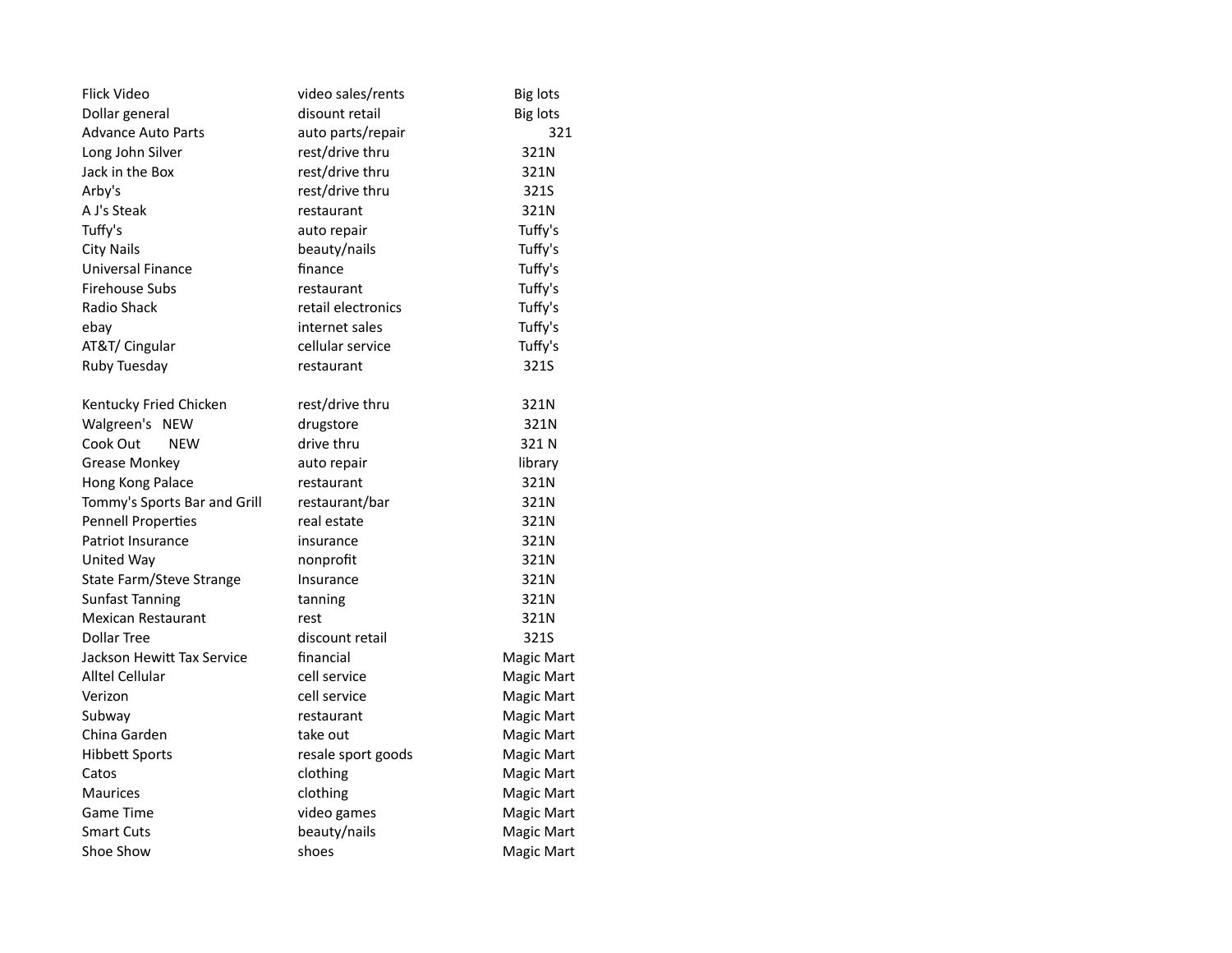| <b>Rue 21</b>                      | clothing           | anchor | Magic Mart |
|------------------------------------|--------------------|--------|------------|
| Magic Mart                         | discount retail    |        | Magic Mart |
| CVS                                | drugstore          |        | Magic Mart |
| Comfort Inn                        | Hotel              |        | 321N       |
| <b>Goodwill Thrift Store</b>       | thrift             |        | 321N       |
| Walmart                            | super store        |        | Walmart    |
| Sally Beauty Supply                | beauty supplie     |        | Walmart    |
| PetSense                           | groomers, pet      |        | Walmart    |
| GameStop                           | Video/elect games  |        | Walmart    |
| CiCi's Pizza                       | restaurant         |        | Walmart    |
| Wachovia                           | bank               |        | Walmart    |
| Fatz                               | restaurant         |        | Walmart    |
| Sagebrush                          | restaurant         |        | 321N       |
| Marathon                           | gas/convenience    |        | 321N       |
| <b>Bo's Family Entertainment</b>   | entertainment      |        | 321S       |
| GasNGo                             | gas/convenience    |        | 321N       |
| American Auto/Penske               | auto inspect/lease |        | 321S       |
| Sprint                             | cellular service   |        | 321N strip |
| <b>High Country Communications</b> | service            |        | 321strip   |
| <b>Total Realty</b>                | real estate        |        | 321 strip  |
| <b>Crane Satellite</b>             | satellite service  |        | 321strip   |
| Snips                              | beauty             |        | 321strip   |
| Kanine Kuts                        | pet grooming       |        | 321strip   |
| Doug Sprinkle                      | cpa/accountant     |        | 321strip   |
| Tag Office                         | gov                |        | 321 strip  |
| <b>HomeBuilders Outlet</b>         | ghome improvement  |        | 321S       |
| Gateway Self Storage               | self storage       |        | 321S       |
| 321 Auto Care                      | auto repair        |        | 321S       |
| Spanish Restaurant                 | restaurant         |        | 321N       |
| Holiday to Go                      | gas/convenience    |        | 321N       |
| Spanish Restaurant                 | restaurant         |        | Hwy 90     |
| Hoyles Custom Upholstery           | furn upholstery    |        | Hwy 90     |
| <b>Innovations Audio for Cars</b>  | audio installation |        | Hwy 90     |
| <b>Faws Automotive</b>             | auto repair        |        | Hwy 90     |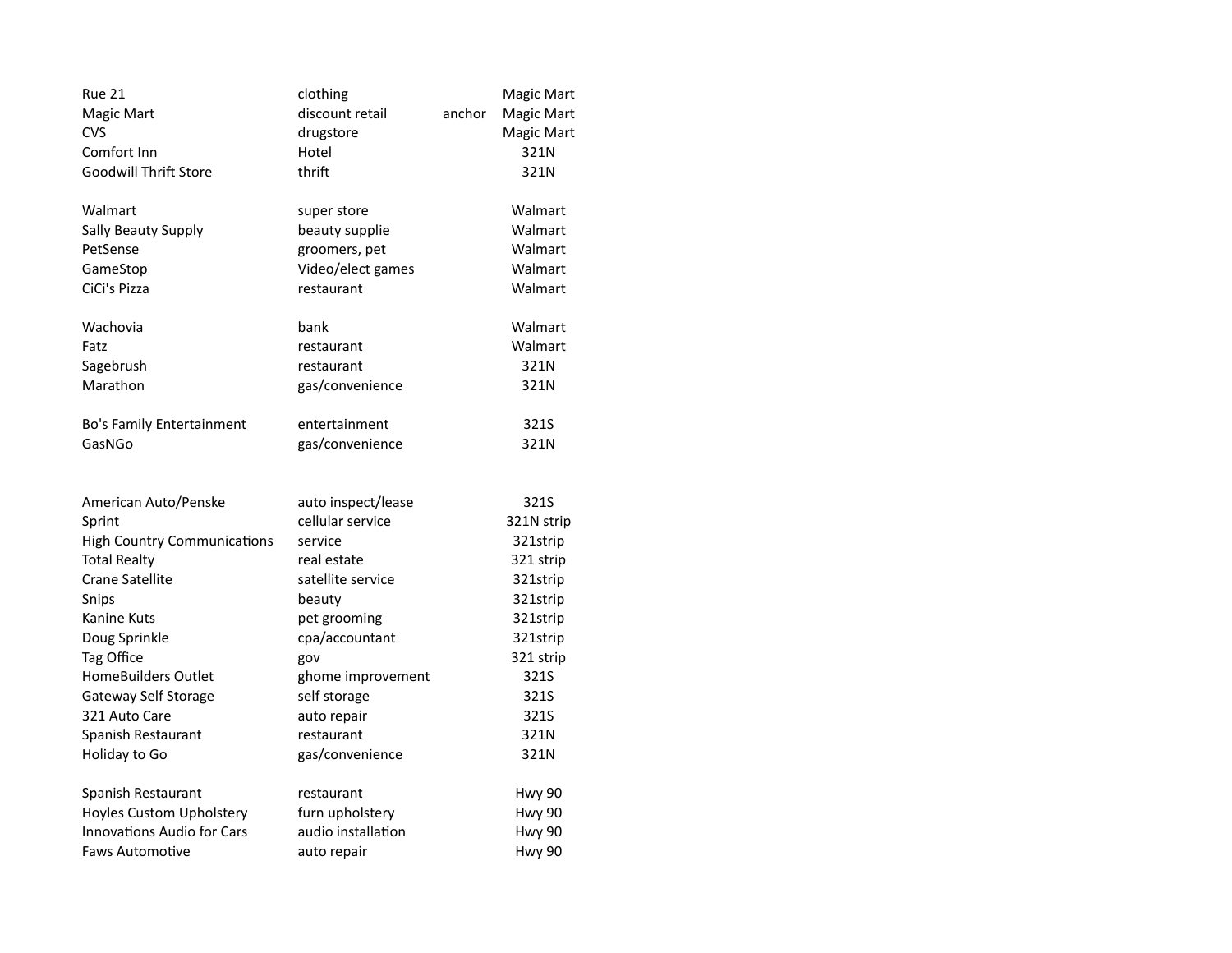| Laws Automotive                   | auto repair        | Hwy 90 |
|-----------------------------------|--------------------|--------|
| <b>Barlowes Coin Laundry</b>      | laundry            | Hwy 90 |
|                                   |                    |        |
| Aldi Grocery                      | grocery            | bldg   |
| <b>Bank of America</b>            | bank               | bldg   |
|                                   |                    |        |
| Suntrust                          | bank               | bldg   |
| <b>Bank of Granite</b>            | bank               | bldg   |
| BB&T                              | bank               | bldg   |
| <b>Smith CrossRoads East</b>      |                    |        |
| Red Carpet Inn                    | motel              | bldg   |
| <b>Marathon Gas Station</b>       | gas/convenience    | bldg   |
| EZ Way Auto Sales                 | used cars          | bldg   |
| City/County Insurance             | insurance          | bldg   |
| City?County Home Care Spec        | service            | bldg   |
|                                   |                    |        |
| NC Farm Bureau Insurance          | insurance          | bldg   |
| PM Formals & Alterations          | alterations        | bldg   |
| Munday Hardwoods                  | flooring           |        |
| <b>Bold &amp; Beautiful Salon</b> | beauty             | bldg   |
| <b>Home Care Specialties</b>      | health             | bldg   |
| <b>NAPA</b>                       | auto aftermarket   | bldg   |
| Jamieson Inn                      | motel              | bldg   |
| Capt Nick's AVAIL?BURNED          | former rest        | site   |
| Domino's Pizza                    | delivery/carry out | bldg   |
| <b>Wilco Hess</b>                 | gas/convenience    | bldg   |
| <b>Blue Ridge Tire</b>            | tire/auto repair   | bldg   |
| <b>Budget Truck Rental</b>        | truck rental       | bldg   |
| Parkway Bank                      | bank/Insurance     | bldg   |
| <b>SECU</b>                       | finance            | bldg   |
| Cars Plus                         | used Cars          | bldg   |
| Pendry's                          | funeral home       | bldg   |
| Greer McElveen                    | funeral home       | bldg   |
| <b>Family Ford</b>                | new car sales      | bldg   |
| Lenoir Tractor                    | farm equip/repair  | bldg   |
| Norman Cheek Ent.                 | used cars          | bldg   |
| Wash Guys                         | car detailing      | bldg   |
| Food Lion                         | grocery            | bldg   |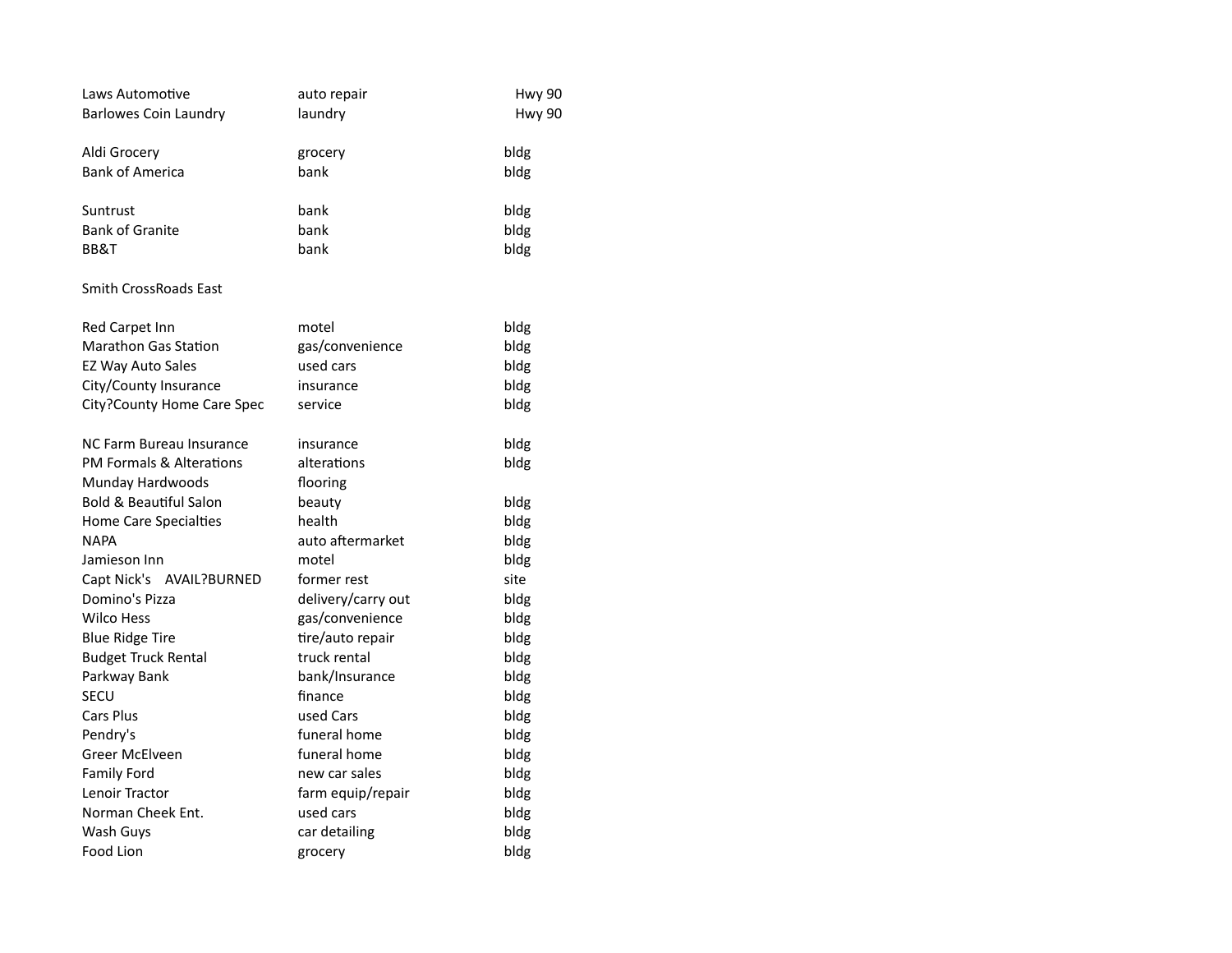| Giovanni's Restaurant<br>Meedo's Italian restaurant<br><b>ESC</b>                                                                                                            | restaurant<br>restaurant<br>govt                                                                   |                                                 | bldg<br>bldg<br>bldg                                           |
|------------------------------------------------------------------------------------------------------------------------------------------------------------------------------|----------------------------------------------------------------------------------------------------|-------------------------------------------------|----------------------------------------------------------------|
| Smith Crossroads west                                                                                                                                                        |                                                                                                    |                                                 |                                                                |
| Kimbrell's Appl & Furniture<br>Hometown Brand Ctr<br>Sherwin Williams Paint Ctr<br>OS D T<br>The Music Center<br><b>Foothills Pharmacy</b><br>O Reilly Auto Parts            | Appliances/Furn<br>Lawn & Garden<br>Paint<br>govt/training<br>music<br>drugstore<br>auto after mkt | CrsRdSC                                         | CsRd SC<br>CsRd SC<br>CsRd SC<br>CsRd SC<br>CsRd SC<br>CsRd SC |
| <b>Edward Jones Investments</b><br>The Floyd Group<br>Hair Force                                                                                                             | financial<br>insurance<br>beauty/tanning                                                           |                                                 | Crsrds back<br>Crsrds back<br>Crsrds back                      |
| News-Topic<br>House of Lora<br><b>Bonnie Mist</b><br>McDonald's<br>Shield's Hardware<br><b>WW Auto Works</b><br><b>Bud-Built</b>                                             | newspaper/print<br>antiques/int des<br>self serve car wash<br>rest & drive thru<br>hardware        | Pennton<br>Harper<br>Harper<br>Harper<br>Harper |                                                                |
| <b>Best Value Hearing</b><br><b>Bakery Thrift Store</b><br>Iglesius<br>Sunrays                                                                                               | hearing aides<br>thrift                                                                            |                                                 | thrift bakery<br>thrift bakery                                 |
| Tienda Latina<br><b>Crossroads Restaurant</b><br>Barlowe's Coin Laundry<br>Citi Financial<br><b>Kelley Tire</b><br><b>Shelton Dental Assoc</b><br>Women's Healthcare (Dacus) | latin groc<br>restaurant<br>Laundry<br>Finance<br>Tire/ auto repair<br>dentist<br>ob/gyn           | Harper<br>Harper<br>Harper<br>Harper<br>Harper  | med<br>med                                                     |
| Jacumin<br><b>GK Express</b><br>Kwik Copies of Lenoir<br>El Mxica store #2                                                                                                   | govt<br>bus service<br>latin convenience                                                           |                                                 |                                                                |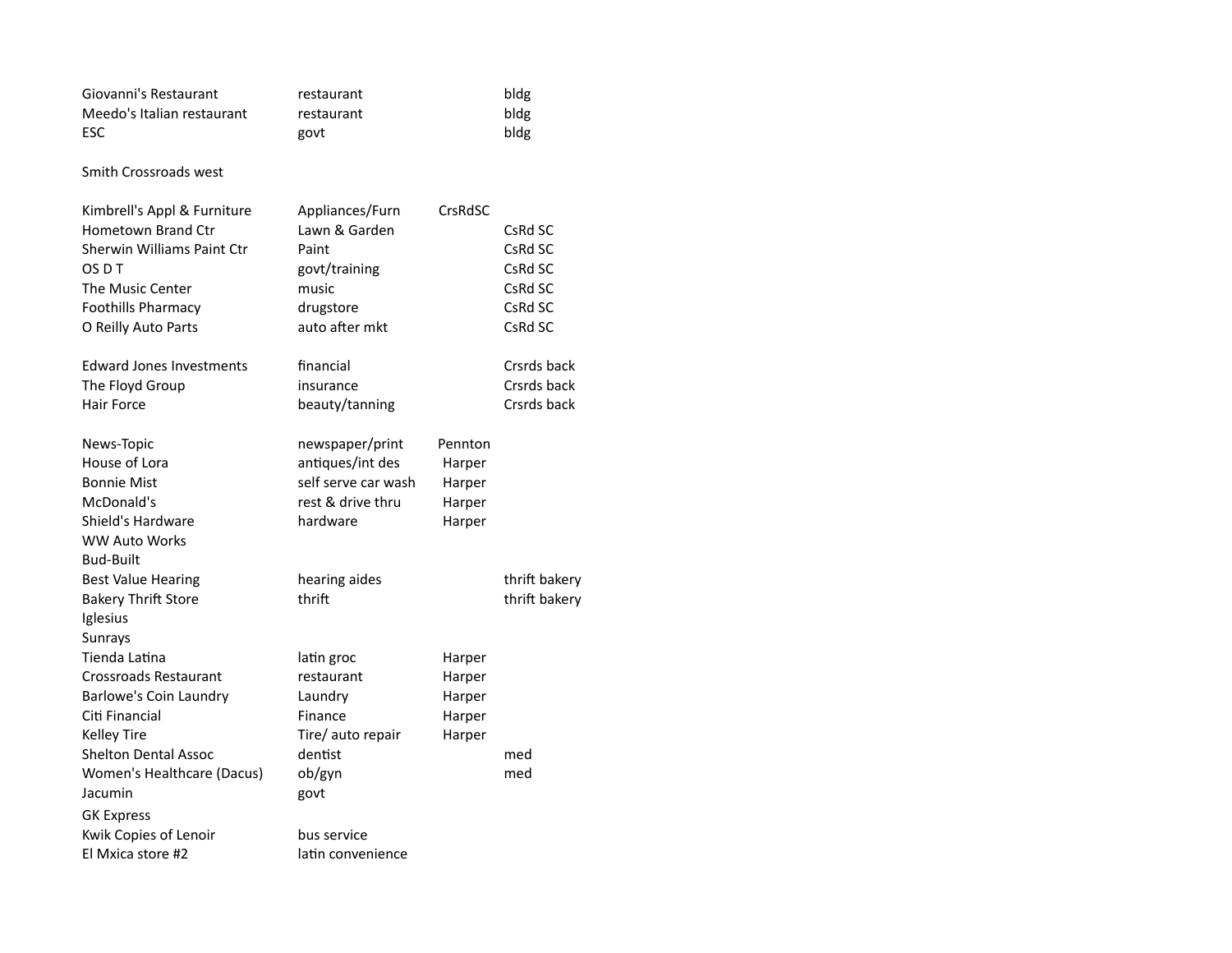| Lenoir Cleaners<br>Green Jeans            |                  |        | Harper<br>Harper |
|-------------------------------------------|------------------|--------|------------------|
| Dentist/Dr John Cox                       | dentist          | Harper |                  |
| <b>Travelors Gas Station</b>              | gas              | Harper |                  |
| Lenoir Muffler Shop                       | auto service     | Harper |                  |
| Lenoir Printing                           | printing         | Harper |                  |
| Rockhaven Gardens                         | florist          | Harper |                  |
| Lenoir Discount Drug                      | drup/homecare    | Harper |                  |
| M A C K Properties                        | prop mgmt?       | Harper |                  |
| Given Talent                              | Tatoo artist     | Harper |                  |
| GiGi's                                    | apparel resale   | Harper |                  |
| <b>Walter's Tax Service</b>               | financial        | Harper |                  |
| Keener, Cassavaugh, Farmer Conn financial |                  | Harper |                  |
| Ann Oakley Realty                         | Realty/prop mgmt | Harper |                  |
| Self Serve Car Wash                       | car wash         | Harper |                  |
| <b>Friendly Billiards</b>                 | pool hall        | Harper |                  |
|                                           |                  |        |                  |
| Sonic                                     | drive up rest.   | Harper |                  |
| American Trade & Loan                     | Pawn Shop        | Harper |                  |
| Perfect Fit                               | fitness          |        | St Farm          |
| <b>Russell Banks St Farm Ins</b>          | insurance        |        | St Farm          |
| Nationwide Insurance                      | insurance        | Harper |                  |
| Superior Design & Construct               | builders         |        | off condo        |
| <b>Wachovia Securities</b>                | finance          |        | off condo        |
| <b>KRG Sprinkler</b>                      | sprinkler serv   |        | off condo        |
| Salon Savvy                               | beauty/health    |        | off condo        |
| U S Post Office                           |                  |        |                  |
| Lenoir Fire Dept                          |                  |        |                  |
| <b>Family Resource Center</b>             | npo/gov          |        | Kerr             |
| <b>Community Healthcare</b>               | Drug/healthcare  |        | Kerr             |
| City Café                                 | restaurant       |        |                  |
| City Billiards                            | ent              |        |                  |
| Kincaid Insurance                         | insurance        |        | bldg             |
| Ace Hardware                              | hardware         |        | bldg             |
| <b>Trinity Baptist Church</b>             | church           |        | bldg             |
| <b>Express Tax Service</b>                | finance          |        | bldg             |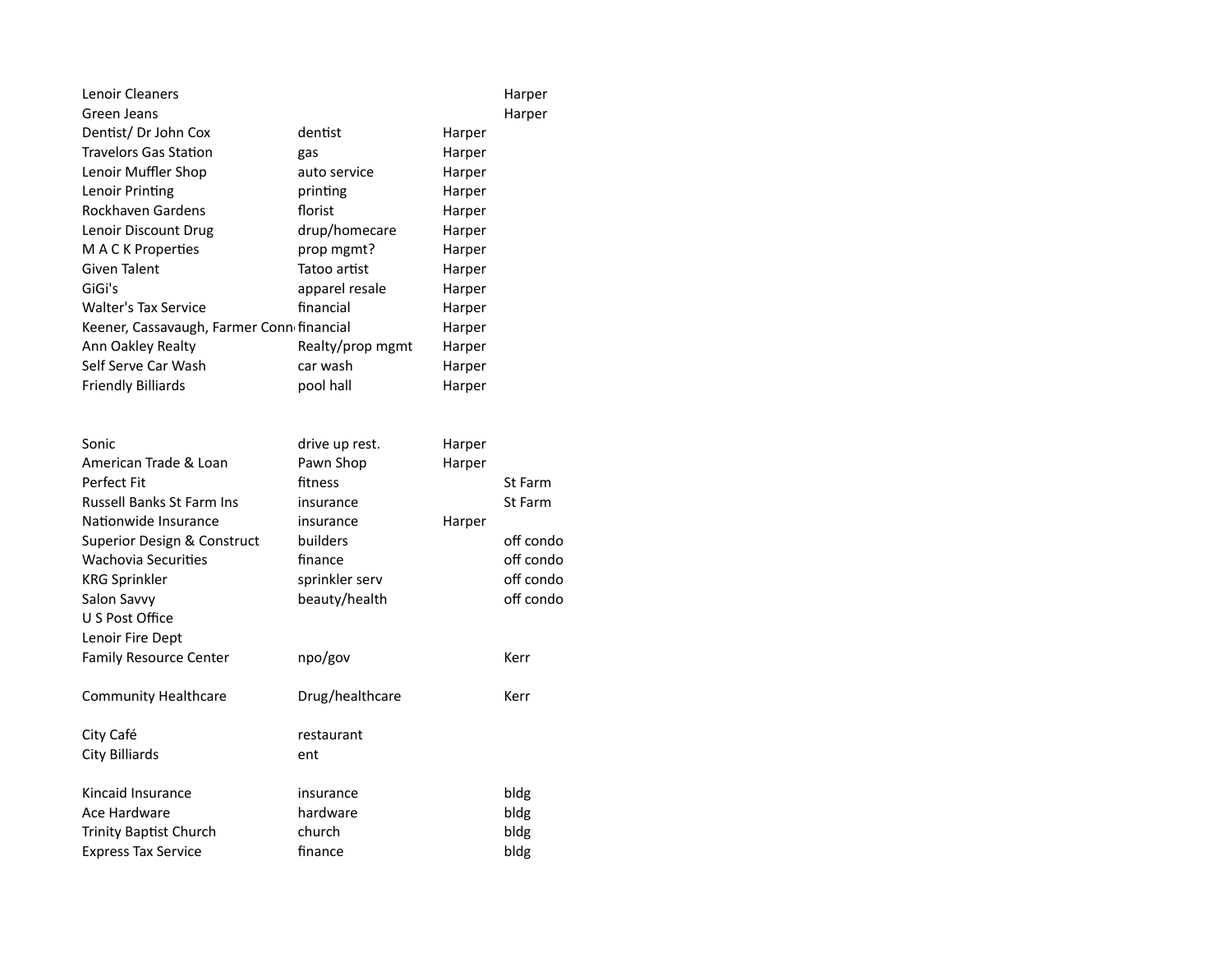| Carolina Mist & Winery          | winery            | Shaw bldg   |      |
|---------------------------------|-------------------|-------------|------|
| Respess & Judd                  | attorneys         | resp bldg   |      |
| science labs                    | edu               | old r e     |      |
| Java Joes/Bistro                | rest              | bistro bldg |      |
| Canon Law                       | attorneys         | cannnon     |      |
| Chicks w Styx                   | yarn/knitting     | bldg        |      |
| The Uptown Bakery               | restaurant        | bldg        |      |
| Studio 102                      | photog studio     | bldg        |      |
| <b>Edward Jones</b>             | finance           | bldg        |      |
| Mikala's                        | beauty/health     | bldg        |      |
| <b>Quilting Patch</b>           | quilting retail   | bldg        |      |
| Ebay                            |                   | bldg        |      |
| <b>Sister Futs</b>              | rest/ent/antiques | bldg        |      |
| <b>Carter Bank &amp; Trust</b>  | bank              | bldg        |      |
| Luna Cycle                      | bikes             |             |      |
| <b>Abigails Gifts</b>           | gifts             | bldg        |      |
| Correll Law Firm                | attorneys         | bldg        |      |
| Courthouse                      | gov               | bldg        |      |
| Republican HQ                   | npo services      |             |      |
| West Ave Hair Salon/reflexology | beauty            | bldg        |      |
| Horizons                        |                   |             |      |
| <b>Corner Creamery</b>          | ice cream         | bldg        |      |
| PinkaBoos                       |                   | bsmt        |      |
| Ricoco Rionel                   | gifts/accessories | bldg        | #814 |
| Our Place                       | restaurant        | bldg        | #813 |
| City Hall                       | gov               | bldg        | #803 |
| The Alibi                       | restaurant/bar    | bldg        | #819 |
| Mine By Design                  | retail            | bldg        |      |
| Latino Bakery                   |                   |             |      |
| SheSha's                        | retail            | bldg        |      |
| Venti's Casa                    | bookstore         | bldg        |      |
| Lenoir Service League           | thrift            | bldg        |      |
| Adolescent Health/Cald Friends  | npo services      | bldg        |      |
| Piccolo's Italian subs Pizza    | restaurant        | bldg        |      |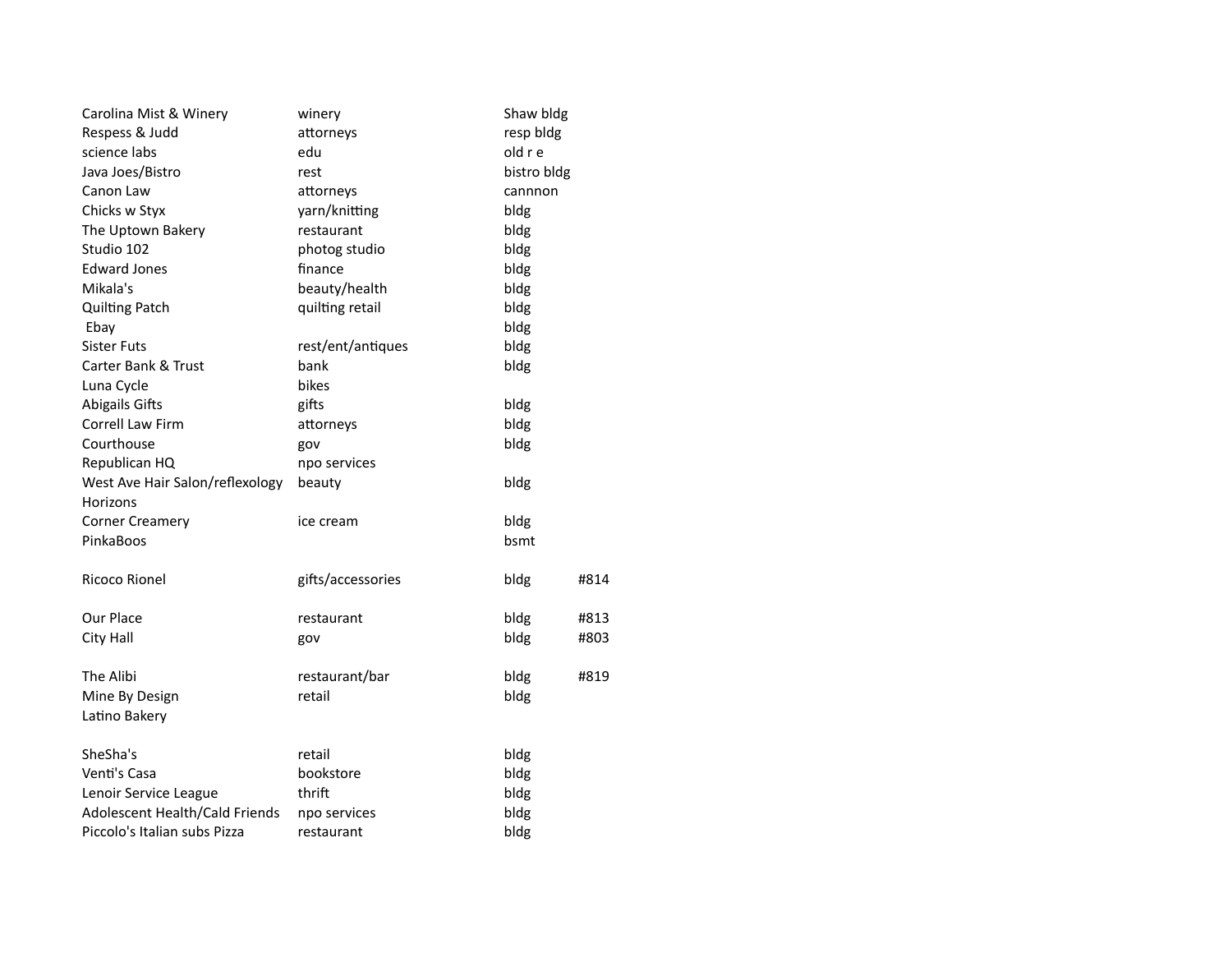| <b>EMPTY</b><br>Cinema                             | <b>EMPTY</b>               |              |              |
|----------------------------------------------------|----------------------------|--------------|--------------|
| Joe Delk, Atty at Law                              | atty                       | bldg         | old P O Bldg |
| Richard Headrick, ING                              | finance                    |              | old PO bldg  |
|                                                    |                            |              |              |
|                                                    |                            |              |              |
|                                                    |                            |              |              |
|                                                    |                            |              |              |
| <b>Allied Financial</b>                            | Finance                    | bldg         |              |
| Farm Best Dairy Products<br><b>Bentley Roofing</b> |                            |              |              |
| <b>Counseling Center</b>                           |                            |              |              |
| Full Gospel Assy AVAILABLE                         |                            |              |              |
|                                                    |                            |              |              |
| W Harper Superette                                 | convenience                | bldg         |              |
|                                                    |                            |              |              |
| Irish Rose B&B                                     | B&B                        | bldg         |              |
| Krishalls Gifts, Tea Room cater                    | restaurant                 | bldg         |              |
| E B Wall Advertising                               | advert/PR firm             | bldg         |              |
| Lenoir Automotive                                  | auto repair                | bldg         |              |
| Thrift Store/Food Pantry                           |                            |              |              |
|                                                    |                            |              |              |
| Lowes Home Improvement<br>Lowes Foods              | hardware, L & G            | bldg         |              |
| Tobacco To Go                                      | grocery<br>gas/convenience | bldg<br>bldg |              |
| Mi Carreta Mexican Rest.                           | restaurant                 |              |              |
|                                                    |                            | bldg         |              |
| The Property Shop                                  | realtors                   | 321          |              |
| W E Shaw Furniture                                 | furniture                  | 321          |              |
| <b>Barlow &amp; Triplett</b>                       | realtors                   | 321          |              |
| Goble Construction                                 |                            |              |              |
| Used Car                                           | used cars                  | 321          |              |
| Jon Nelson Nursery                                 | nursery                    |              |              |
| Freedom of Style                                   | beauty                     |              |              |
|                                                    |                            |              |              |
| <b>Mens Cuts</b>                                   | barber                     |              |              |
| D D Suddreth                                       | furn/appliances            |              |              |
| <b>Charter Cable</b>                               | tv/cable/comm              |              |              |
| Nationwide Insurance                               | Insurance                  |              |              |
| Lenoir Colission                                   | auto repair                |              |              |
| Extra Innings                                      | resale                     |              |              |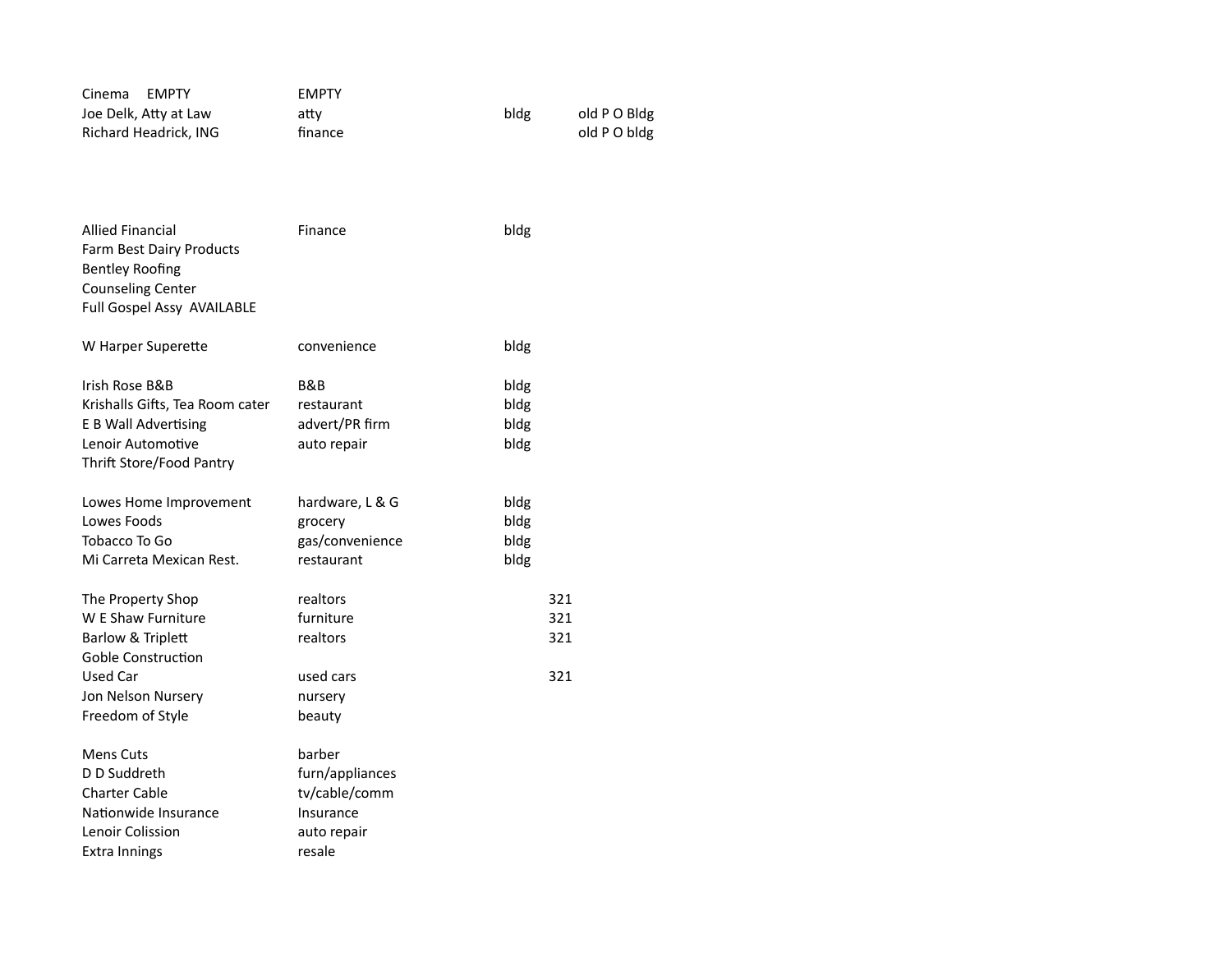| Chili & Co                                              | beauty             |          |      |      |                                   |          |
|---------------------------------------------------------|--------------------|----------|------|------|-----------------------------------|----------|
| Lawson Estate Planning                                  | financial          |          |      |      |                                   |          |
| ComServ                                                 | adult day care     |          |      |      |                                   |          |
| <b>Foothills Framing</b>                                | frming             |          | bldg |      |                                   |          |
| <b>Helping Hands</b>                                    | npo                |          |      |      |                                   |          |
| <b>TCBY</b>                                             | rest & drive thru  | 18       |      |      |                                   |          |
| Wells Fargo Advisors                                    | financial/invest   | 18       |      |      |                                   |          |
| <b>Blue Moose Coffee</b>                                | coffee drive thru  | 18       |      |      |                                   |          |
| The Nail & Skin Care Place                              | nails/beauty       |          | yes  |      |                                   |          |
| Hair Shack                                              | beauty             |          | yes  |      |                                   |          |
| American General                                        | finance            |          | yes  |      |                                   |          |
| <b>Family Dollar</b>                                    | disc. Retail       |          | yes  |      |                                   |          |
| <b>Holcher Dentistry</b>                                | dentist            |          | yes  |      |                                   |          |
| pederson & O Connor Foot Care                           | healthcare         |          | yes  |      |                                   |          |
| Family Pillars Inc                                      | counseling         |          | yes  |      |                                   |          |
| 21st Century Karate                                     | sport/fitness      |          | yes  |      |                                   |          |
| Chiropractic Rehab (Dr Mark Sach: chiropractic hlthcare |                    |          | yes  |      |                                   |          |
| <b>Smart Start</b>                                      | gov/npo            |          | yes  |      |                                   |          |
| Daysis Hair Salon                                       | beauty             |          | yes  |      |                                   |          |
| Cash Out Business Center                                | copies/fax         |          | yes  |      |                                   |          |
| <b>Piedmont Cleaners</b>                                | Dry Cleaners       |          | yes  |      |                                   |          |
| Cremier Women's Health Center                           | OB                 |          | yes  |      |                                   |          |
| Family Thrift Store                                     | thrift             | 18       |      |      |                                   |          |
| (Former) Enterprise                                     |                    | 18       |      |      |                                   |          |
| Babb's jewelry                                          | jewelry ret/repair | 18       |      |      |                                   |          |
| Life Store Insurance                                    | insurance          | 18       |      |      |                                   |          |
| Carolina Farm Credit                                    | finance/invest     | 18       |      |      |                                   |          |
| AVAIL (former Meadlock Pro)                             | sale/lease         | 18       |      | bldg | Property Shop, Bill Wall 728-5037 |          |
| AVAILABLE                                               | sale               | Pennton  |      | bldg | Pennton Ave former mob, 302-3292  |          |
| <b>AVAILABLE (frmr More at 4)</b>                       |                    | 18       |      |      | Barlow & Triplett, Keith Gray     | 728-8241 |
| Hardee's                                                | rest/drive thru    | 18       |      |      |                                   |          |
| Wheels                                                  | used cars          | 18       |      |      | former Wachovia, newly opened     |          |
| The Wig Bank                                            | med/npo            | Mulberry |      |      |                                   |          |
|                                                         | construction       | Mulberry |      |      |                                   |          |
| <b>Underdown Florist</b>                                | florist            | Mulberry |      |      |                                   |          |

| Property Shop, Bill Wall 728-5037 |  |
|-----------------------------------|--|
| Pennton Ave former mob. 302-3292  |  |
| Barlow & Triplett, Keith Gray     |  |
|                                   |  |

## former Wachovia, newly opened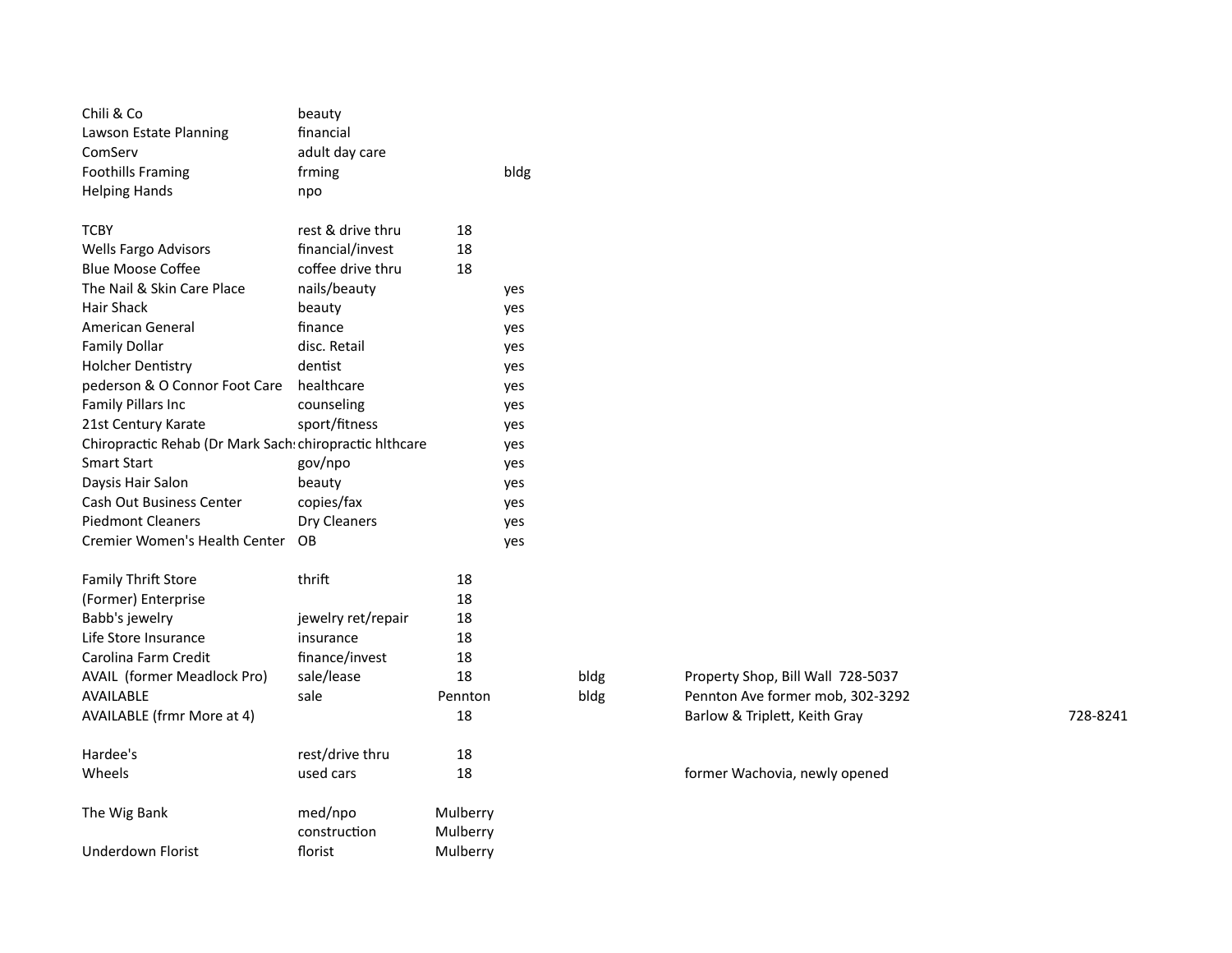| Neurosurgical group                | med               | Mulberry  |
|------------------------------------|-------------------|-----------|
| <b>Medical Arts Pharmacy</b>       | drugstore         | Mulberry  |
| <b>ResCare Homecare</b>            | med               | Mulberry  |
| <b>CMH Foundation</b>              | med               | Mulberry  |
| <b>Mulberry Pediatrics</b>         | med               | Mulberry  |
| <b>CMH Foundation</b>              | med/npo           | Mulberry  |
| Lenoir Professional Building       | medical           | Mulberry  |
| <b>Country Cottage Antiques</b>    | gifts/antiques    | Mulberry  |
| Don Farmer, CPA                    | accounting/finan  | Mulberry  |
| Reliable Insurance (GMAC)          | insurance         | Mulberry  |
| Hair Works                         | beauty            | Mulberry  |
| Trumpets & Crumpets                |                   |           |
| Kala                               | pottery/gifts     | Hospital  |
| Holiday To Go                      | gas/convenience   | 18/hospit |
| Littl Ceasar's Pizza               | pizza delivery    | 18        |
| Bob's Tire & Auto                  | Tire/auto repair  | 18        |
| Paula's Diner                      | rest              | 18        |
| The Icey Freeze                    | drive up restaurn | 18        |
| <b>Western Carolina Electrical</b> | electric serv/rep | 18        |
| <b>Hair Matters</b>                | beauty            | 18        |
| M & M Barber Shop                  | barber            | 18        |
| Carolina Properties R E            | Realty            | 18        |
| <b>Prime Automotive</b>            | used cars         | 18        |
| <b>Bonnie Mist Car Wash</b>        | car detail        | 18        |
| Cas Mexico Restaurant              | mex restaurant    | 18        |
| Auto Zone                          | auto aftermarket  | 18        |
| <b>American Red Cross</b>          | gov/npo           | 18        |
| Village Inn and Pizza Parlor       | restaurant        | 18        |
| <b>BIP Fed Credit Union</b>        | bank/finance      | 18        |
| SunBelt gas                        | gas               | 18        |
| Clark Tire & Auto                  | Tire/auto repair  | 18        |
| <b>Wheels Service Center</b>       | auto service      | 18        |
| <b>Valley Rental</b>               | tools/party rents | 18        |
| <b>Gamewell Hardware</b>           | hardware          | 18        |
| <b>Gamewell Suprette</b>           | convenience       | 18        |
| Carrie & Friends                   |                   | 18        |
| <b>Gamewell Fire Dept</b>          |                   |           |
| <b>Johnson Motors</b>              | used cars         | 18        |